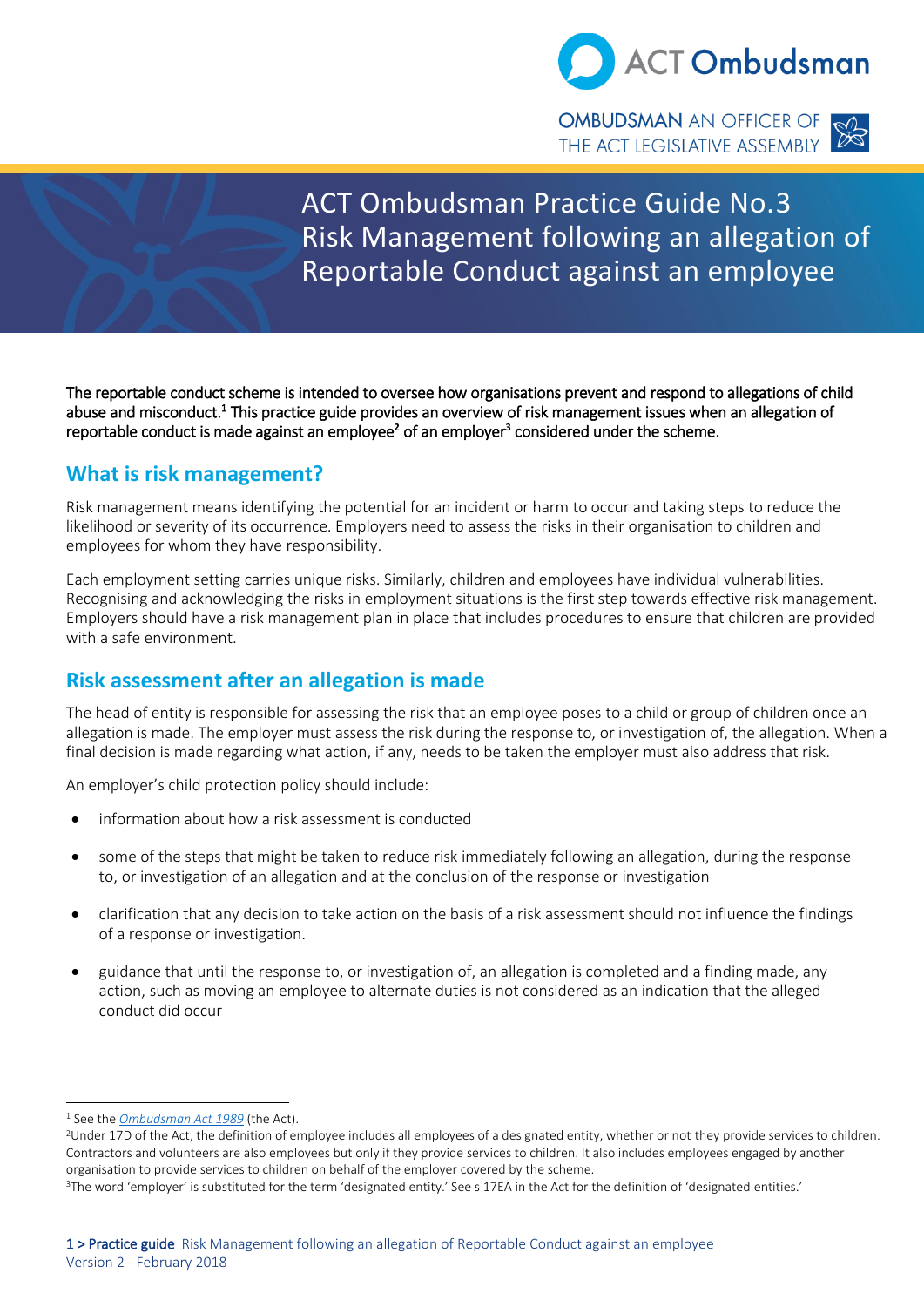instruction that records should be kept by the employer as to why any action was or was not taken in response to a risk assessment.

**ACT Ombudsman** 

## **Initial risk assessment**

After an allegation of reportable conduct is made against an employee, one of the first steps an employer should consider is to conduct a risk assessment. This document should be provided by the employer to the Ombudsman when a *s 17G Notification* form is submitted.<sup>4</sup>

The purpose of the initial risk assessment is to identify and minimise risk to:

- the child/ren who are the subject of the allegation
- other children with whom the employee may have contact
- the employee against whom the allegation was made
- the proper investigation of, or response to, the allegation.

When an allegation is first made, the employer may have limited information to inform the risk assessment. For example, the allegation may have been made anonymously or only included few details. For these reasons, it is important that the employer review this initial risk assessment as further information becomes available.

When making decisions about appropriate action to address identified risks, the employer must consider both the needs of the child or children involved and the employee against whom the allegation is made.

#### Risk to children

The employer's immediate response to an allegation should consider how to ensure the safety of the child who is the alleged victim or other children at risk. Employers should consider the following issues:

- does the child require protective intervention? Depending on the level of risk identified, a report may need to be made to the Child and Youth Protection Services (CYPS). Advice should be obtained as to whether CYPS will respond to the matter and this should inform the risk assessment
- would the allegation, if true, be a criminal offence? If so, the employer should contact ACT Policing. The employer should ask whether the police will respond to the matter and whether the employer should proceed with a response/investigation
- whether action should be taken to prevent further reportable conduct
- are there other risks to the child? For example, is there a concern of possible self-harm? the child's daily routine should remain unchanged where possible. Exceptions might be where the child is considered to be at risk of victimisation by peers or employees as a result of the allegations or where it is difficult to ensure a child's safety because of the employer's inability to directly supervise the child and employee. For example, in out of home care situations a change to a child's normal routine may be necessary
- support for other children involved.

<sup>4</sup>For more information see *the s 17G Notification*.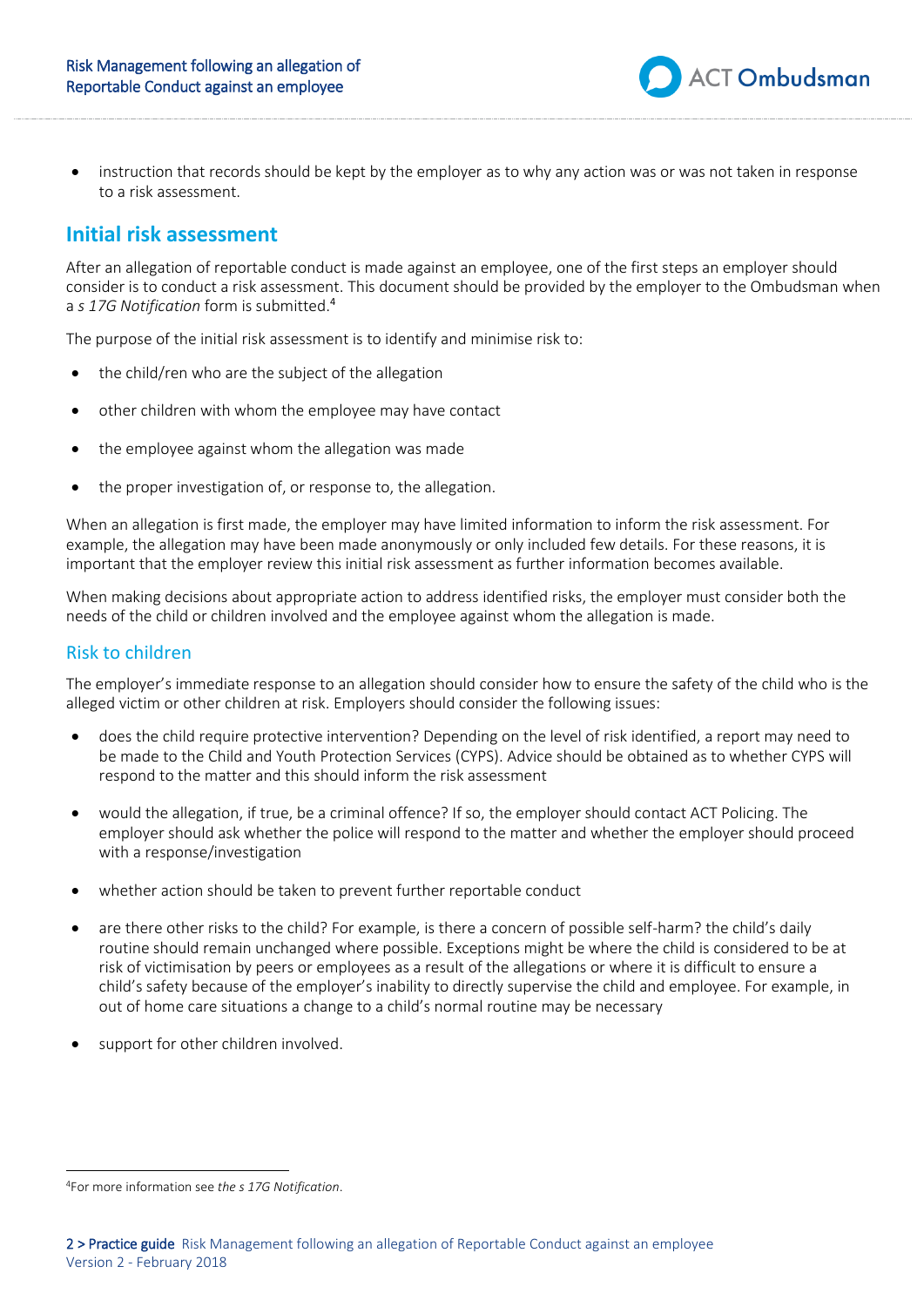

## Risk to an employee and to the workplace

When an allegation is received, the employer should consider the following issues:

- is appropriate support for the employee who is the subject of the allegation provided, including counselling
- should the employee remain in the current positon pending response or an investigation or be moved to another area or stood down? Factors to consider when making this decision include:
	- o the nature and seriousness of the allegations
	- o the vulnerability of the child/ren the employee is in contact with in the workplace. For example, the age of the child/ren, their communication skills and the impact of any disabilities
	- o the nature of the work done by the employee and their level of interaction with children
	- o the level of supervision available for the employee
	- o the availability of support for the employee on a day-to-day basis if their duties are changed. For example, if they are managing children with challenging behaviours
	- o the employee's disciplinary history
	- o other possible risks to the employee and to the investigation or response
- if the employee remains in the workplace, what duties will they undertake and who will monitor and assess the risks associated with the employee

If CYPS and/or ACT Policing are involved, check with them as to whether it is advisable for the employer to take action or whether it will interfere with their investigations. It may also be appropriate to discuss any proposed changes to the employee's duties.

#### Maintaining confidentiality

Employers should ensure that confidentiality is maintained after receiving an allegation against an employee by:

- advising all parties of the need for confidentiality during the response to, or investigation of, an allegation
- having systems in place to deal with any breaches of confidentiality. This may include a process for reporting any breaches to the employer and the appropriate employer response if media becomes aware of an allegation against an employee.

## **Ongoing risk management**

When gathering information about an allegation, employers should manage any new risks that emerge. Employers should ensure that, on the basis of their ongoing risk assessment, appropriate support is provided for:

- the child/ren who are the subject of the allegation
- the employee who is the subject of the allegation and
- other relevant parties (this may include parents or carers of the child, other children or other employees affected by the allegation, for example, a witness to the alleged conduct).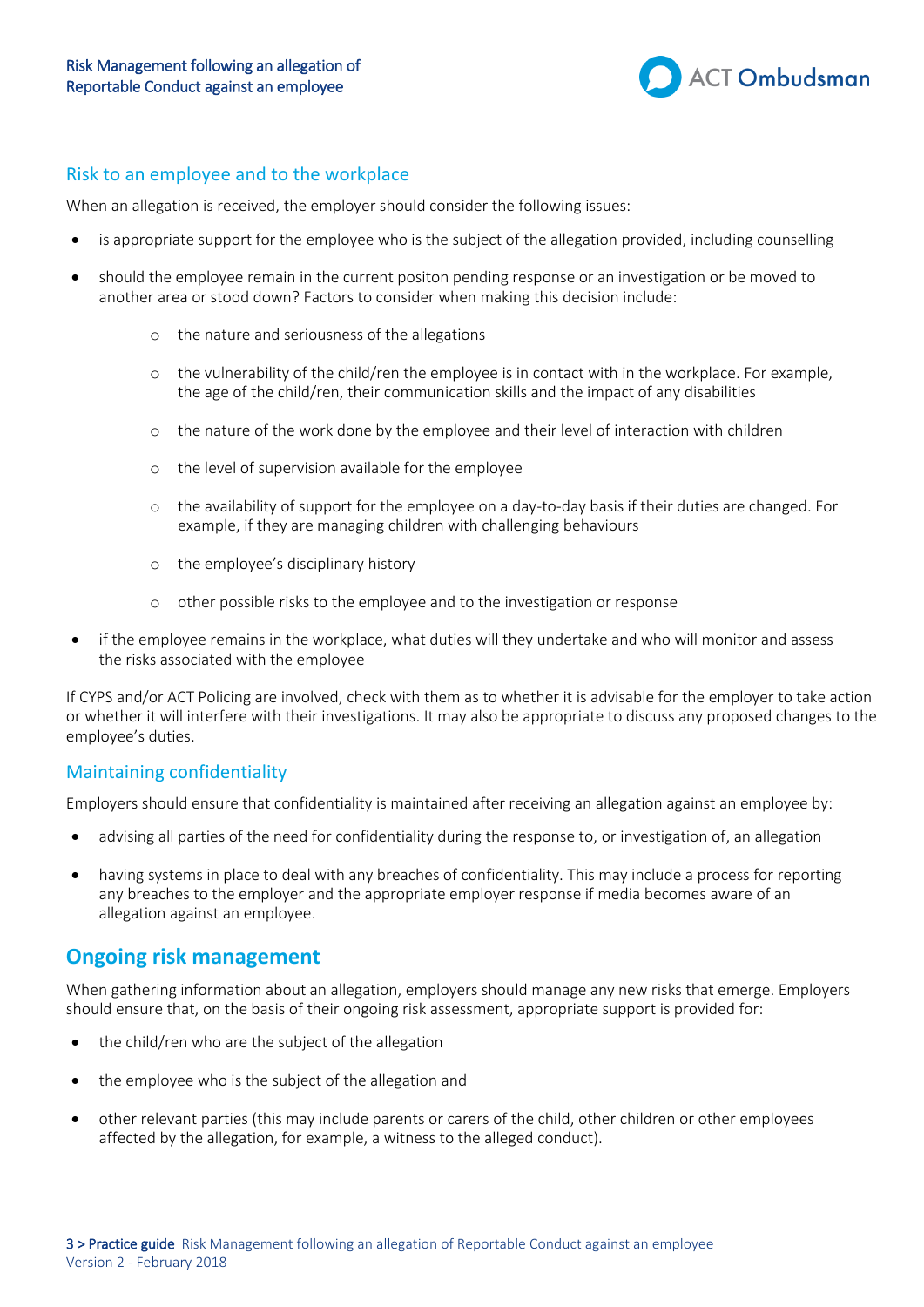

It is also important to:

- ensure that the employee who is the subject of the allegation is treated fairly and afforded procedural fairness
- address actual or potential conflicts of interest.

# **Risk management at the conclusion of a response to, or investigation of, an allegation**

At the completion of an investigation, a finding should be made in relation to the allegation and an employer should decide what action, if any, is required in relation to the employee, child/ren involved and any other parties.

The employer should conduct a review of the response to, or investigation of, an allegation to ensure that they consider all relevant risk to the employer's entire operations (not limited to the allegation). This might include looking at environmental factors and work practices that result in situations that pose risk to children such as unsupervised access to children by employees. Employers then have the opportunity to minimise any further risks to children. Such measures may include:

- training for one or more employees
- changing work practices in certain situations
- changes to the physical environment
- reviewing the child protection policy
- other responses as appropriate.

## **Examples**

An example risk assessment template is provided at the end of this practice guide for employers to consider when developing a risk assessment process.

## **Contact**

We encourage early contact with the ACT Ombudsman. You can contact us using the details below.

**Telephone: 02 5119 5520 Email: [act@ombudsman.gov.au](mailto:act@ombudsman.gov.au)**

More information is available at ombudsman.act.gov.au

Please note: This document is intended as a guide only. For this reason, the information should not be relied on as legal advice or regarded as a substitute for legal advice in individual cases. To the maximum extent permitted by the law, the ACT Ombudsman is not liable to you for any loss or damage suffered as a result of reliance on this document. For the most up-todate versions of cited Acts, please refer to *[legislation.act.gov.au](http://www.legislation.act.gov.au/)*.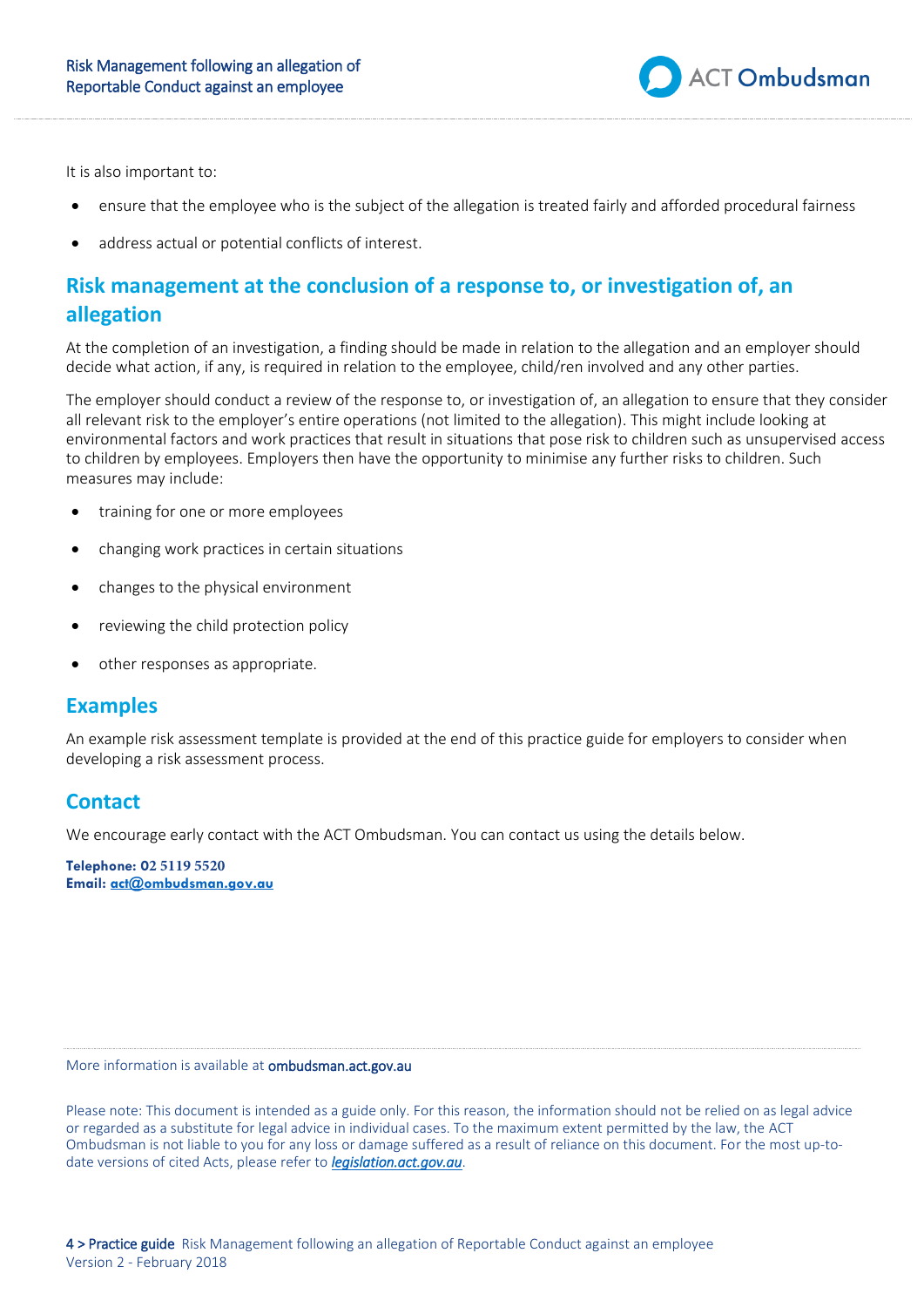

### ACT Ombudsman Risk Analysis Practice Guide (Example—organisations may use alternative templates)

| Person/People/Organisation           | <b>Risk</b> | Likelihood | Consequences/ | <b>Risk Rating</b> | <b>Risk Mitigation</b> |
|--------------------------------------|-------------|------------|---------------|--------------------|------------------------|
| <b>Impacted</b>                      |             | (see chart | Impact (see   | (see chart         | <b>Strategy</b>        |
|                                      |             | below)     | chart below)  | below)             |                        |
| Risk to the child/ren involved       |             |            |               |                    |                        |
|                                      |             |            |               |                    |                        |
| Risk to other children or vulnerable |             |            |               |                    |                        |
| people in the workplace              |             |            |               |                    |                        |
|                                      |             |            |               |                    |                        |
| Risk to the employee who is the      |             |            |               |                    |                        |
| subject of the allegation            |             |            |               |                    |                        |
| Risk to other employees              |             |            |               |                    |                        |
|                                      |             |            |               |                    |                        |
|                                      |             |            |               |                    |                        |
| Risk to confidentiality              |             |            |               |                    |                        |
|                                      |             |            |               |                    |                        |
| Risk to the employer/                |             |            |               |                    |                        |
| workplace/community                  |             |            |               |                    |                        |
| Risk to the investigation process    |             |            |               |                    |                        |
| Other risks                          |             |            |               |                    |                        |